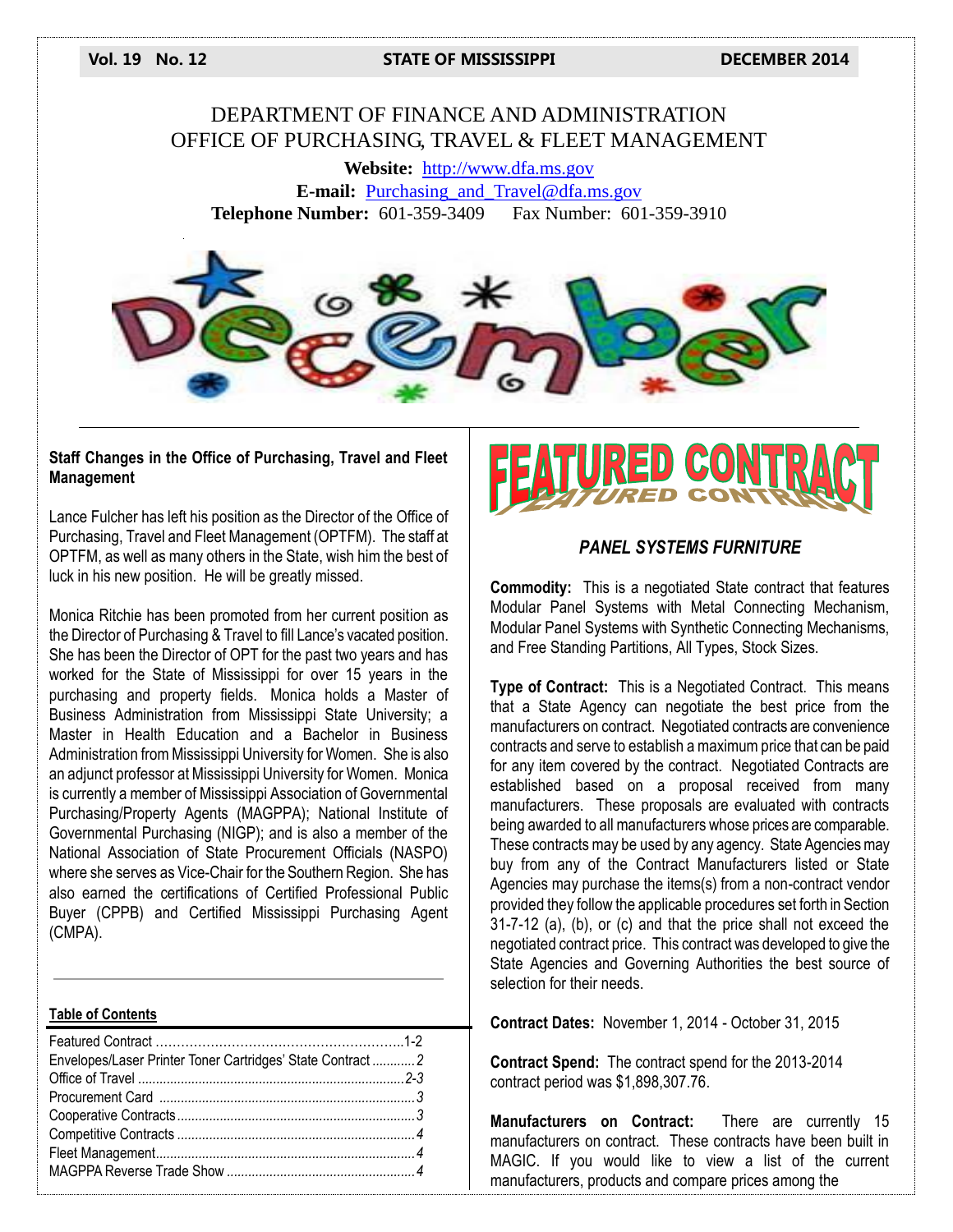#### **PURCHASING NOTES – December 2014**

manufacturers, access OPTFM's website and select "Negotiated" and "Furniture-Panel Systems Furniture" or click on the following link:

[http://www.dfa.state.ms.us/Purchasing/StateContracts/FurniturePa](http://www.dfa.state.ms.us/Purchasing/StateContracts/FurniturePanelList425.html) [nelList425.html](http://www.dfa.state.ms.us/Purchasing/StateContracts/FurniturePanelList425.html)

**Contract Analyst:** Regina Irvin[, Regina.Irvin@dfa.ms.gov](mailto:Regina.Irvin@dfa.ms.gov)

## **ENVELOPES CONTRACT CATALOG #310-11- Contract # 820003817**



As some of you may be aware, there was an issue with ordering off the Envelopes Contract when using MAGIC. This issue occurred when an agency tried to enter a fraction for the quantity as opposed to a whole number.

Example, if you placed an order for Item #31030672237 and only wanted to purchase a quantity of 2.5, you were not able to do so because MAGIC only accepted whole numbers when ordering. This resulted in a problem with the vendor, Tampa Envelope processing the order. Instead, you would have to purchase a quantity of 3, etc. This problem has been corrected, so when ordering a fraction, through the Shopping Cart, MAGIC will now accept a fraction of a quantity and the P/O will show the fraction instead of a whole quantity. If you have any questions regarding this contract, contact Regina Irvin at [regina.irvin@dfa.ms.gov.](mailto:regina.irvin@dfa.ms.gov)

### **Laser Printer Toner Cartridges' State Contract**

The Laser Printer Toner Cartridges' State Contract is being updated and we would like your input. Now is your opportunity to submit a request to have your laser printer toner cartridges added to this state contract. There are several cartridges being purchased by different entities that are not listed on the current contract and they are rather costly. If you would like to submit a request to add cartridges to the contract, please supply the following information: the laser printer manufacturer name and model number and the toner cartridge manufacturer name and model number. Please email information to Michael Cook at [michael.cook@dfa.ms.gov.](mailto:michael.cook@dfa.ms.gov) Please submit this request no later than January 31, 2015.

*Please note:* this contract is for laser printer toner cartridges only. Please do not submit requests to add ink jet printer cartridges, fax machines cartridges or copy machine toner. These items are not associated with this contract.

## **Office of Travel**

New Vehicle Rental Services Contract

The new Vehicle Rental Services contract is effective December 1, 2014 – November 30, 2015, and is available on our website at: [http://www.dfa.state.ms.us/Purchasing/Travel/Travel.html.](http://www.dfa.state.ms.us/Purchasing/Travel/Travel.html) 

The in-state portion of the contract has seven (7) vendors from which you may choose:

- $\triangleright$  Budget Car Rental
- David Dearman Auto Rentals, LLC dba U-Save Car and Truck Rental
- $\triangleright$  Fnterprise Rent-A-Car
- $\triangleright$  The Hertz Corporation
- Landrum Enterprises, Inc. U-Save Car & Truck Rental Meridian
- > U-Save Car & Truck Rental (Starkville, Tupelo, and Louisville Locations)
- ▶ Vanguard Car Rental USA

The out-of-state portion of the contract was awarded to two vendors, a primary and secondary vendor. You would choose the secondary only when the primary does not have a vehicle available.

The two vendors on the out-of-state contract are:

- > The Hertz Corporation
- Enterprise Rent-A-Car

The contract information, such as contract numbers, smart contract numbers, contact information, rates, etc., is available on the website listed above.

Per the Travel Manual, [http://www.dfa.state.ms.us/Purchasing/Travel/TravelManual.pdf,](http://www.dfa.state.ms.us/Purchasing/Travel/TravelManual.pdf) when a rental vehicle is for official state business within the state. only the actual cost of the rental vehicle and fuel can be claimed for reimbursement when such rental is less expensive than the current mileage reimbursement rate referenced in the Revised Mileage Reimbursement Rate memo [\(http://www.dfa.ms.gov/Purchasing/Travel/MileageRate.pdf.](http://www.dfa.state.ms.us/Purchasing/Travel/MileageRate.pdf)) Rental vehicles as well as fuel for rental vehicles are authorized charges on the Travel Card.

The Bureau of Financial Control requires that you show the comparison of the total rental vehicle expense to the total mileage expense. Reimbursement for the lesser of the two expenses shall be shown and claimed on the Travel Voucher.

An intermediate size vehicle is normally the largest rental that will be reimbursed. Naturally, there will be occasions for which a larger vehicle will be required in order to carry out the state's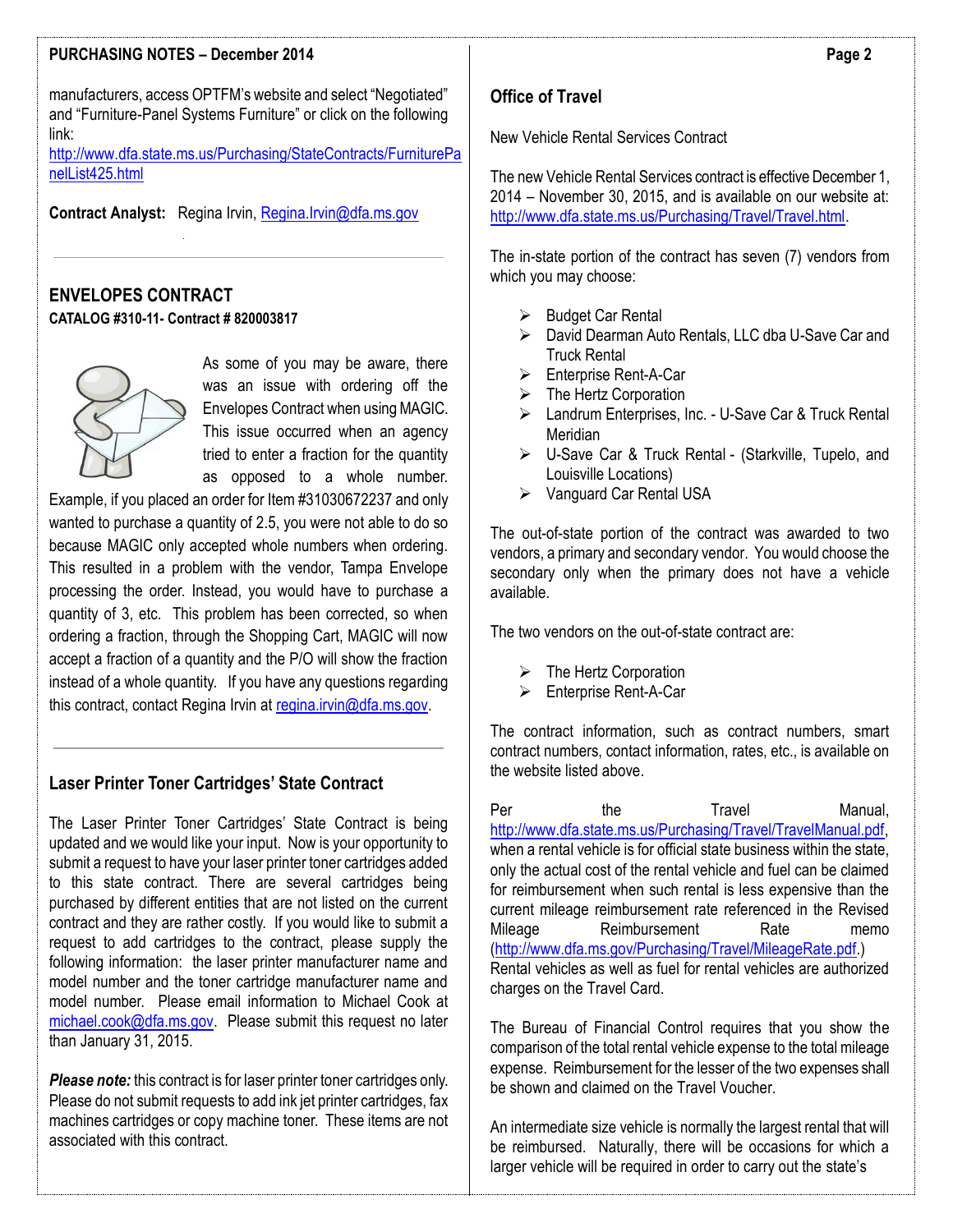#### **PURCHASING NOTES – December 2014**

business. An eWaiver request form should be submitted along with the Travel Voucher for reimbursement.

Charges for rental cars shall be allowed only when there is a demonstrated cost savings, including compensated employee time, over other modes of transportation such as buses, subways, taxi's, etc. The state will not reimburse for rental cars obtained for personal use, such as sightseeing or optional travel to and from restaurants while on official state business travel. Only the rental vehicle which is consistent with the size requirements of the business task to be performed will be reimbursed.

The corporate identification number listed in the contract must be referenced to obtain the state contract price. The current vehicle rental contracts *include* unlimited mileage and free CDW/LDW insurance. *The option to purchase insurance should always be declined when a vehicle is rented utilizing the state contract.* Insurance purchases will not be reimbursed as per the above information. The state is self-insured. *Entities should purchase CDW only when a rental vehicle is rented not utilizing the state contract as the state provides the liability portion of the coverage.* You must always be covered by insurance either provided by the contract or by purchase, should you utilize a vendor that is not on state contract.

- To use this contract, click on the contract and contact a local dealer. If there is a reference code or corporate ID number, use this number when making reservations. *Remember to decline the option to purchase insurance*.
- You may rent from any of the vendors on the in-state contract. When using the out-of-state contract, you must first use the primary vendor. If no vehicle is available, then you may use the secondary vendor. If you encounter issues with the rental, contact the Contract Administrator listed in the contract.

Regional price differentials will be added to the daily rate at cities specified in the contract. The rate quoted by the travel agency will include any applicable differentials.



### **Procurement Card**



It's the holiday season and we all would like to spread a little cheer to those that we appreciate the most. Office Christmas parties and programs are appearing on calendars left and right. While planning these festive events, it

can become very easy to use the procurement card for small items here and there. Please be mindful of purchases that can and cannot be made with the procurement card. Items such as gifts, items for personal use, and entertainment items are prohibited when using the p-card.

Food purchases for business meetings can be made; however, the food purchases must serve a legitimate business purpose, more than one person must be present for the purchase of food, a Food Purchase Form must be completed with the meeting agenda and submitted with the agency files. Although it is the season to be jolly, rules must be followed. Remember, when in doubt feel free to look over the state procurement card guidelines located on the<br>OPTFM at OPTFM website at: [http://www.dfa.state.ms.us/Purchasing/ProcurementCardServices/](http://www.dfa.state.ms.us/Purchasing/ProcurementCardServices/ProcurementCardGuidelinesRevised10-30-2013.pdf) [ProcurementCardGuidelinesRevised10-30-2013.pdf.](http://www.dfa.state.ms.us/Purchasing/ProcurementCardServices/ProcurementCardGuidelinesRevised10-30-2013.pdf)

If you need assistance or information concerning the P-card program or about what items can and cannot be purchased with your procurement cards, please contact Symone Bounds, Procurement Card Administrator a[t Symone.Bounds@dfa.ms.gov](mailto:Symone.Bounds@dfa.ms.gov) or 601-359-9373 or Ross Campbell, Director of Marketing and Audit at [Ross.Campbell@dfa.ms.gov](mailto:Ross.Campbell@dfa.ms.gov) or 601-359-2004.

#### *Cooperative Contracts*

The Office of Purchasing, Travel and Fleet Management has established an agreement with:

- MMCAP, through the vendor Medline, for medical supplies. This contract has been extended through November 30, 2015.
- US Communities, through the vendor Cintas, for uniform rental. This contract has been extended through November 30, 2015.
- NJPA, through the vendor United Rental, for equipment rental.

These cooperative contracts can be viewed on our website at the following link:

[http://www.dfa.state.ms.us/Purchasing/StateContracts/Cooperativ](http://www.dfa.state.ms.us/Purchasing/StateContracts/Cooperative.html) [e.html](http://www.dfa.state.ms.us/Purchasing/StateContracts/Cooperative.html)